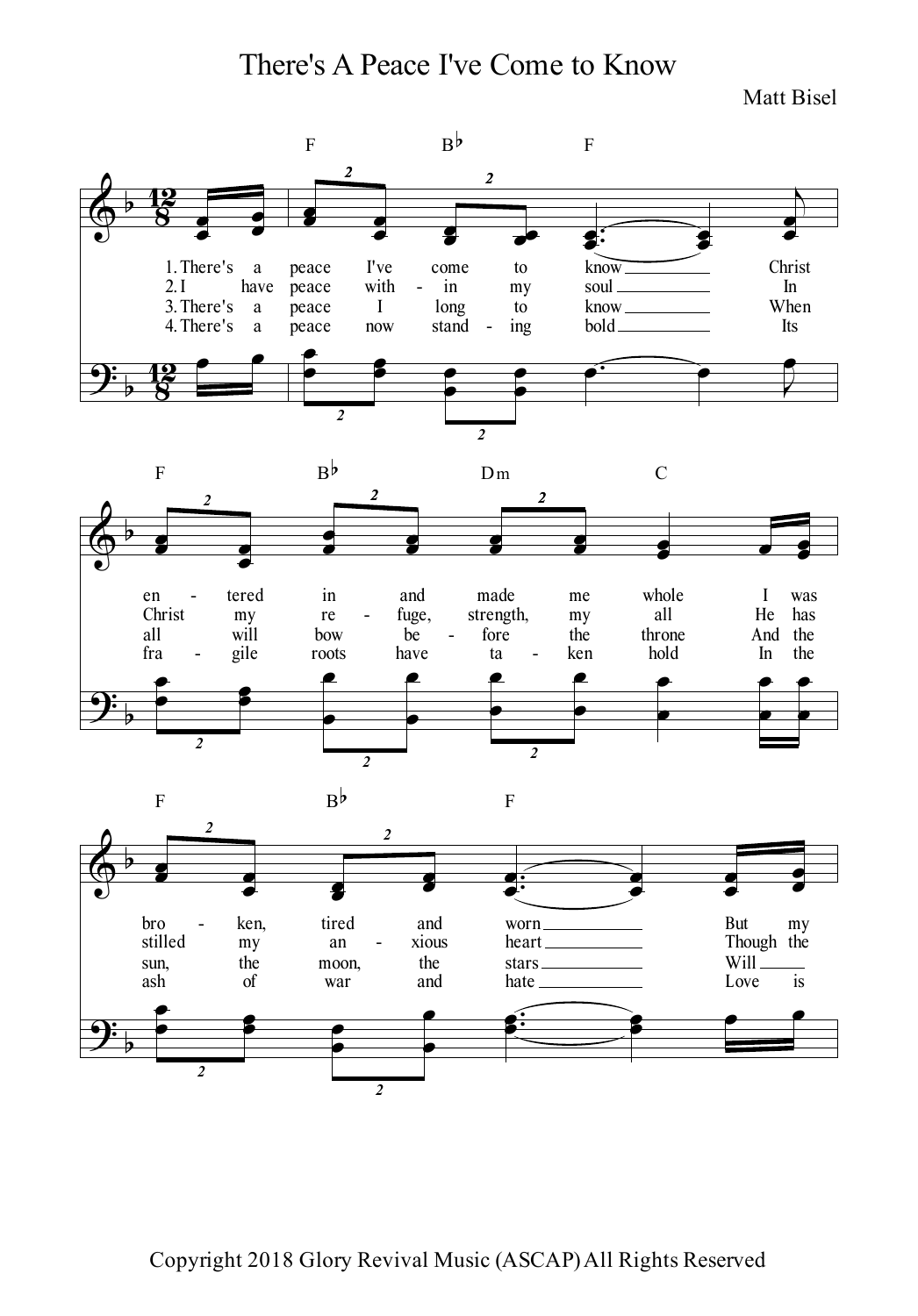2 There's A Peace I've Come to Know